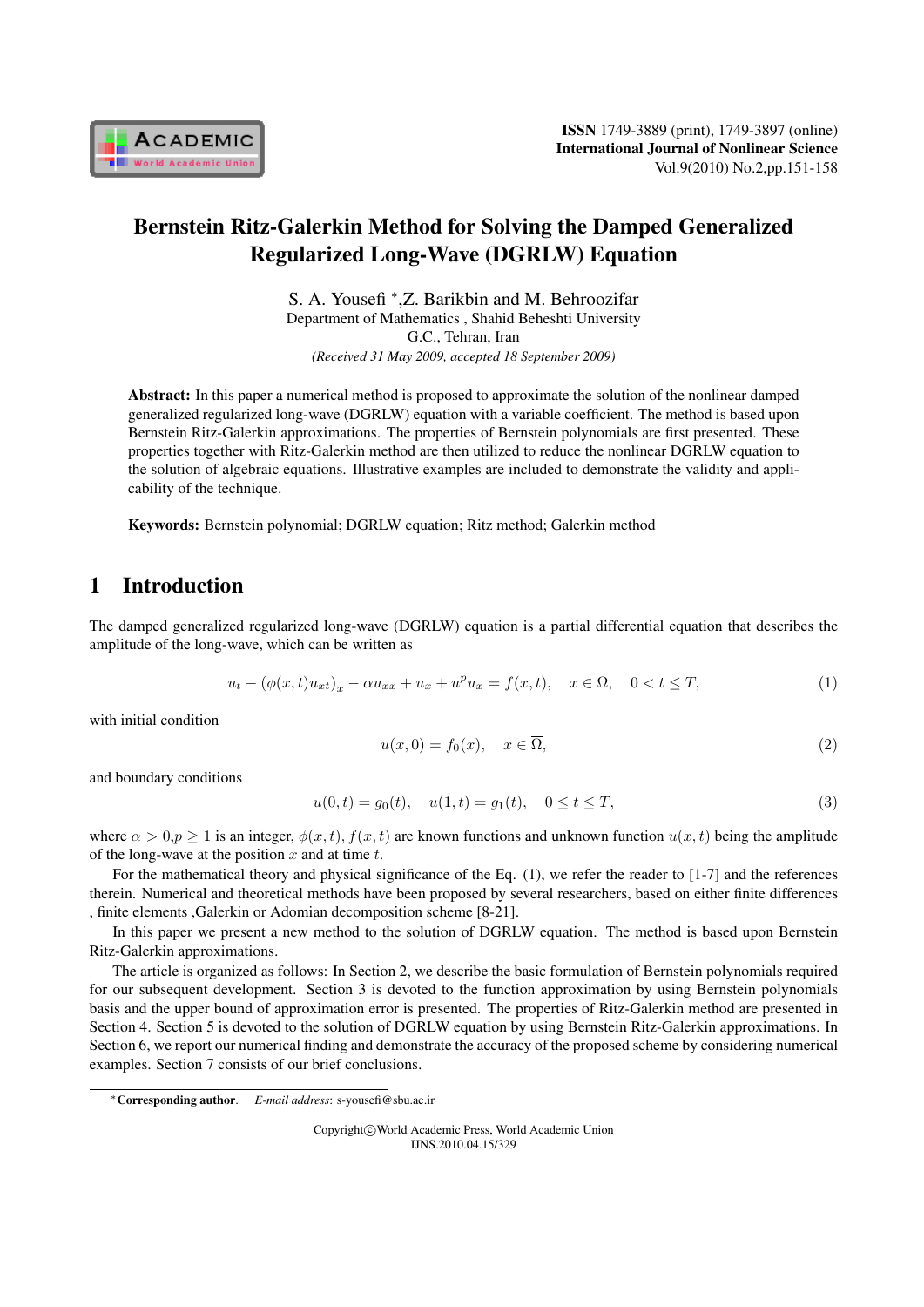## 2 Properties of Bernstein polynomials

The Bernstein polynomials of mth-degree are defined on the interval  $[a, b]$  as [22]

$$
B_{i,m}(x) = {m \choose i} \frac{(x-a)^i (b-x)^{m-i}}{(b-a)^m}, \quad 0 \le i \le m
$$

where

$$
\binom{m}{i} = \frac{m!}{i!(m-i)!}.
$$

Bernstein polynomials defined above form a complete basis over the interval [a,b]. There are  $m + 1$  mth-degree polynomials. For convenience, we set  $B_{i,m}(x) = 0$ , if  $i < 0$  or  $i > m$ . A recursive definition also can be used to generate the Bernstein polynomials over  $[a, b]$  so that the *i*th *m*th-degree Bernstein polynomials can be written

$$
B_{i,m}(x) = \frac{(b-x)}{b-a} B_{i,m-1}(x) + \frac{x}{b-a} B_{i-1,m-1}(x).
$$

It can easily be shown that each of the Bernstein polynomials is positive and also the sum of all the Bernstein polynomials is unity for all real  $x \in [a, b]$ , i.e.,  $\sum_{i=0}^{m} B_{i,m}(x) = 1$ . It is easy to show that any given polynomial of degree m can be expanded in terms of linear combination of the basis functions. Some useful properties of Bernstein polynomials can be found in [24].

#### 3 Approximation of functions

Suppose that  $H = L^2[t_0, t_f]$  where  $t_0, t_f \in \mathbb{R}$  and  $\{B_{0,m}, B_{1,m}, \cdots, B_{m,m}\} \subset H$  be the set of Bernstein polynomials of mth-degree and

$$
Y = Span{B_{0,m}, B_{1,m}, \cdots, B_{m,m}}
$$

and f be an arbitrary element in H. Since Y is a finite dimensional vector space, f has the unique best approximation out of  $Y$  such as  $y_0 \in Y$ , that is

$$
\exists! y_0 \in Y; \ \forall y \in Y \ ||f - y_0|| \le ||f - y||.
$$

Since  $y_0 \in Y$ , there exist the unique coefficients  $c_0, c_1, \dots, c_m$  such that

$$
f \simeq y_0 = \sum_{i=0}^{m} c_i B_{i,m} = c^T \phi,
$$
\n(4)

where  $\phi^T = [B_{0,m}, B_{1,m}, \cdots, B_{m,m}]$  and  $c^T = [c_0, c_1, \cdots, c_m]$ , and  $c^T$  can be obtained by

$$
c^T < \phi \, , \, \phi > =  ,
$$

where

$$
\langle f, \phi \rangle = \int_{t_0}^{t_f} f(x) \phi(x)^T dx = [\langle f, B_{0,m} \rangle, \langle f, B_{1,m} \rangle, \cdots, \langle f, B_{m,m} \rangle]
$$

and  $\langle \phi, \phi \rangle$  is a  $(m+1) \times (m+1)$  matrix and is said dual matrix of  $\phi$ . Let

$$
Q = [Q_{(i+1),(j+1)}] = \langle \phi, \phi \rangle = \int_{t_0}^{t_f} \phi(x)\phi(x)^T dx,
$$

$$
c^T = \left(\int_{t_0}^{t_f} f(x)\phi(x)^T dx\right) Q^{-1}.
$$
 (5)

then

**Theorem 1** *Suppose that*  $H$  *be a Hilbert space and*  $Y$  *be a closed subspace of*  $H$  *such that*  $dimY < \infty$  *and*  $\{y_1, y_2, \dots, y_n\}$ *is any basis for*  $Y$ *. Let*  $x$  *be an arbitrary element in*  $H$  *and*  $y_0$  *be the unique best approximation to*  $x$  *out of*  $Y$ *. Then* 

$$
||x - y_0||^2 = \frac{G(x, y_1, y_2, \dots, y_n)}{G(y_1, y_2, \dots, y_n)},
$$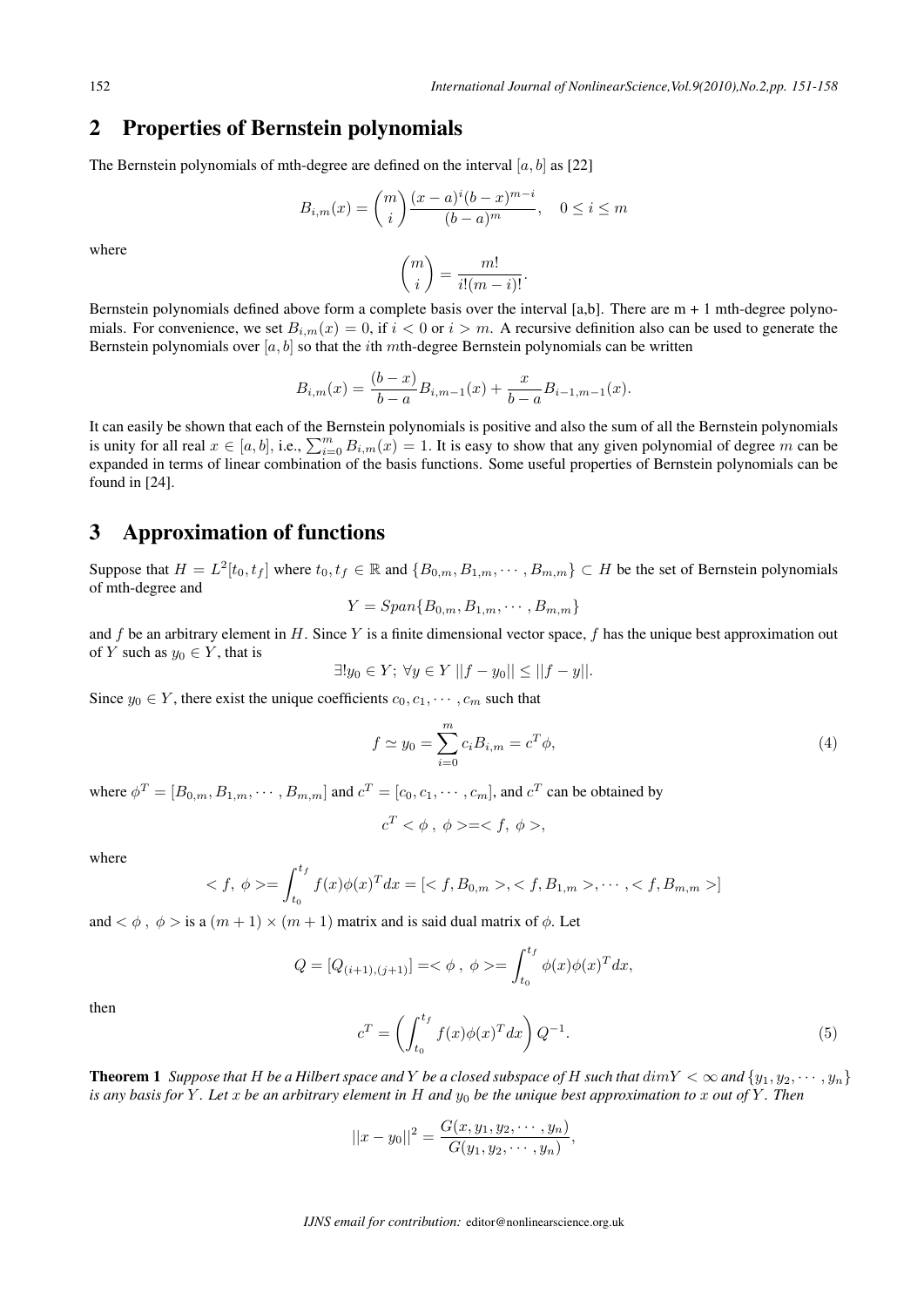*where,*

$$
G(x, y_1, y_2, \cdots, y_n) = \begin{vmatrix} < x, x > < x, y_1 > & \cdots < x, y_n > \\ < y_1, x > < y_1, y_1 > & \cdots < y_1, y_n > \\ & \vdots & & \vdots & & \vdots \\ < y_n, x > < y_n, y_1 > & \cdots < y_n, y_n > \end{vmatrix}.
$$

**Proof.** [24]  $\blacksquare$ 

The exact value of approximation error is presented by above theorem, but in the following lemma we present an upper bound to estimate the error.

**Lemma 2** Suppose that the function  $g : [t_0, t_f] \to \mathbb{R}$  is  $m + 1$  times continuously differentiable,  $g \in C^{m+1}[t_0, t_f]$ ,  $a$ nd  $Y = Span\{B_{0,m}, B_{1,m}, \cdots, B_{m,m}\}$ . If  $c^T\phi$  be the best approximation  $g$  out of  $Y$  then the mean error bounded is *presented as follows:*

$$
||g - c^T \phi|| \le \frac{M(t_f - t_0)^{\frac{2m+3}{2}}}{(m+1)!\sqrt{2m+3}},
$$

 $where M = \max_{x \in [t_0, t_f]} |g^{(m+1)}(x)|.$ 

Proof. We consider the Taylor polynomial

$$
y_1(x) = g(t_0) + g'(t_0)(x - t_0) + \dots + g^{(m)}(t_0) \frac{(x - t_0)^m}{m!},
$$

which we know

$$
|g(x) - y_1(x)| \le |g^{(m+1)}(\eta)| \frac{(x - t_0)^{m+1}}{(m+1)!}
$$
\n(6)

where  $\eta \in (t_0, t_f)$ . Since  $c^T \phi$  is the best approximation g out of  $Y, y_1 \in Y$  and using (6) we have

$$
||g - c^T \phi||^2 \le ||g - y_1||^2 = \int_{t_0}^{t_f} |g(x) - y_1(x)|^2 dx \le \int_{t_0}^{t_f} \left[ g^{(m+1)}(\eta) \frac{(x - t_0)^{m+1}}{(m+1)!} \right]^2 dx
$$
  

$$
\le \frac{M^2}{(m+1)!^2} \int_{t_0}^{t_f} (x - t_0)^{2m+2} dx = \frac{M^2(t_f - t_0)^{2m+3}}{[(m+1)!^2](2m+3)},
$$

and by taking square roots we have the above bound.  $\blacksquare$ 

#### 4 The Ritz-Galerkin method

Consider the differential equation

$$
L[y(x)] + f(x) = 0,
$$
\n(7)

over the interval  $a \le x \le b$ . Multiplying (7) by any arbitrary weight function  $w(x)$  and integrating over the interval [a,b] one obtains

$$
\int_{a}^{b} w(x)(L[y(x)] + f(x))dx = 0,
$$
\n(8)

for any arbitrary  $w(x)$ . Equations (7) and (8) are equivalent, because  $w(x)$  is any arbitrary function.

We introduce a trial solution  $u(x)$  to (7) of the form

$$
u(x) = \varphi_0(x) + \sum_{j=1}^n c_j \varphi_j(x). \tag{9}
$$

and replace  $y(x)$  with  $u(x)$  on the left side of (7). The residual is defined as follows

$$
r(x) = L[u(x)] + f(x).
$$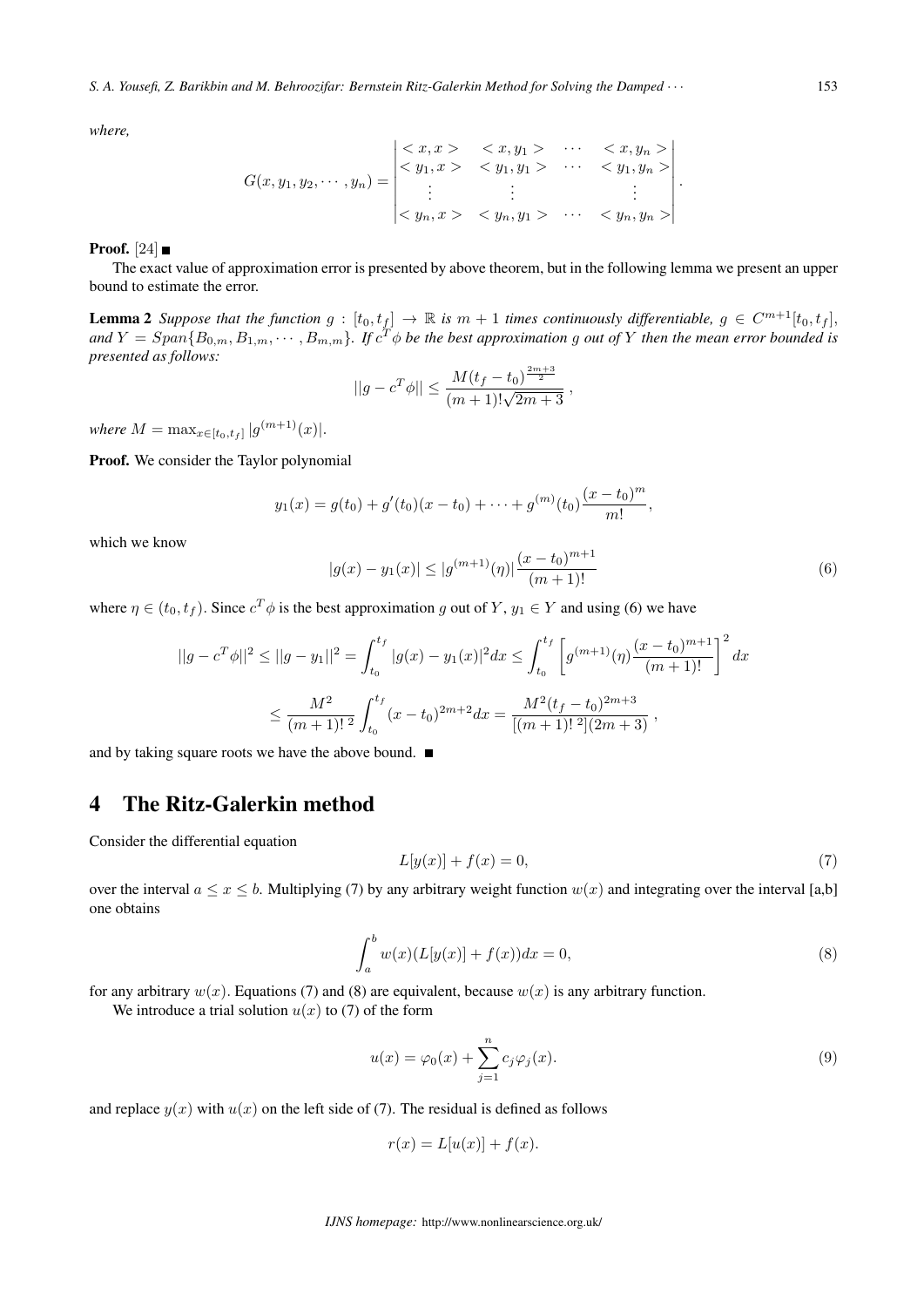The goal is to construct  $u(x)$  so that the integral of the residual will be zero for some choices of weight functions. That is,  $u(x)$  will partially satisfy (8) in the sense that

$$
\int_a^b w(x)(L[u(x)] + f(x))dx = 0.
$$

for some choices of  $w(x)$ . One of the most important weighted residual methods was introduced by the Russian mathematician, Boris Grigoryevich Galerkin (February 20, 1871 - July 12, 1945). Galerkin's method selects the weight functions in a special way: they are chosen from the basis functions, i.e.  $w(x) \in {\varphi_i(x)}_{i=1}^n$ . It is required that the following n equations hold true

$$
\int_{a}^{b} \varphi_{i}(x)(L[u(x)] + f(x))dx = 0 \quad i = 1, 2, ..., n.
$$

To apply the method, we solve these *n* equations for the coefficients  ${c_j}_{j=1}^{\infty}$ .

Suppose we wish to solve a boundary value problem over the interval [a,b] with the above method, we select  $\varphi_i(x)$ ,  $i =$ 1, 2, ..., m so that satisfy the homogeneous form of the specified essential boundary conditions and  $\varphi_0$  must satisfy the specified essential boundary conditions.

## 5 Bernstein Ritz-Galerkin method for DGRLW

Consider the DGRLW equation:

$$
u_t - (\phi(x, t)u_{xt})_x - u_{xx} + u_x + u^p u_x = f(x, t), \quad 0 \le x \le 1, \quad 0 < t \le T,
$$
\n(10)

With initial conditions

$$
u(x,0) = f_0(x), \quad 0 \le x \le 1,\tag{11}
$$

and boundary condition

$$
u(0,t) = g_0(t), \quad 0 < t \le T,\tag{12}
$$

$$
u(1,t) = g_1(t), \quad 0 < t \le T,\tag{13}
$$

Now let

$$
F(u(x,t)) = u_t - (\phi(x,t)u_{xt})_x - u_{xx} + u_x + u^p u_x - f(x,t) = 0.
$$
\n(14)

A Ritz-Galerkin approximation to (14) are constructed as follows. The approximation  $\hat{u}$  is sought in the form of the truncated series

$$
\hat{u}(x,t) = \sum_{i=0}^{n} \sum_{j=0}^{m} c_{ij} x(x-1) t B_{i,n}(x) B_{j,m}(t) + \psi(x,t),
$$
\n(15)

which  $B_{i,n}(x)$  and  $B_{j,m}(t)$  are Bernstein polynomials. Note that  $\psi(x, t)$  is such that satisfies to the initial and boundary conditions (11-13), then it is easy to see that the approximation solution  $\hat{u}(x, t)$  also satisfies the initial and boundary conditions (11-13). This approximation provides greater flexibility in which to impose initial and boundary conditions.

In general,  $\psi(x, t)$  is not unique. We choose  $\psi(x, t)$  as follows:

If  $g_0(0) \neq 0$ , let  $\psi(x, t)$  to be interpolating function for  $\psi(0, t) = g_0(t)$  and  $\psi(1, t) = g_1(t)$ , that is

$$
\psi(x,t) = g_0(t)(1-x) + xg_1(t).
$$

Now let

$$
\psi(x,t) = g_0(t)k(x) + xg_1(t),
$$

and we choose  $k(x)$  such that  $k(1) = 0$ ,  $k(0) = 1$ , and  $\psi(x, 0) = f_0(x)$ *.* we have

$$
\psi(x,0) = g_0(0)k(x) + xg_1(0) = f_0(x),
$$

thus

$$
k(x) = \frac{f_0(x) - xg_1(0)}{g_0(0)},
$$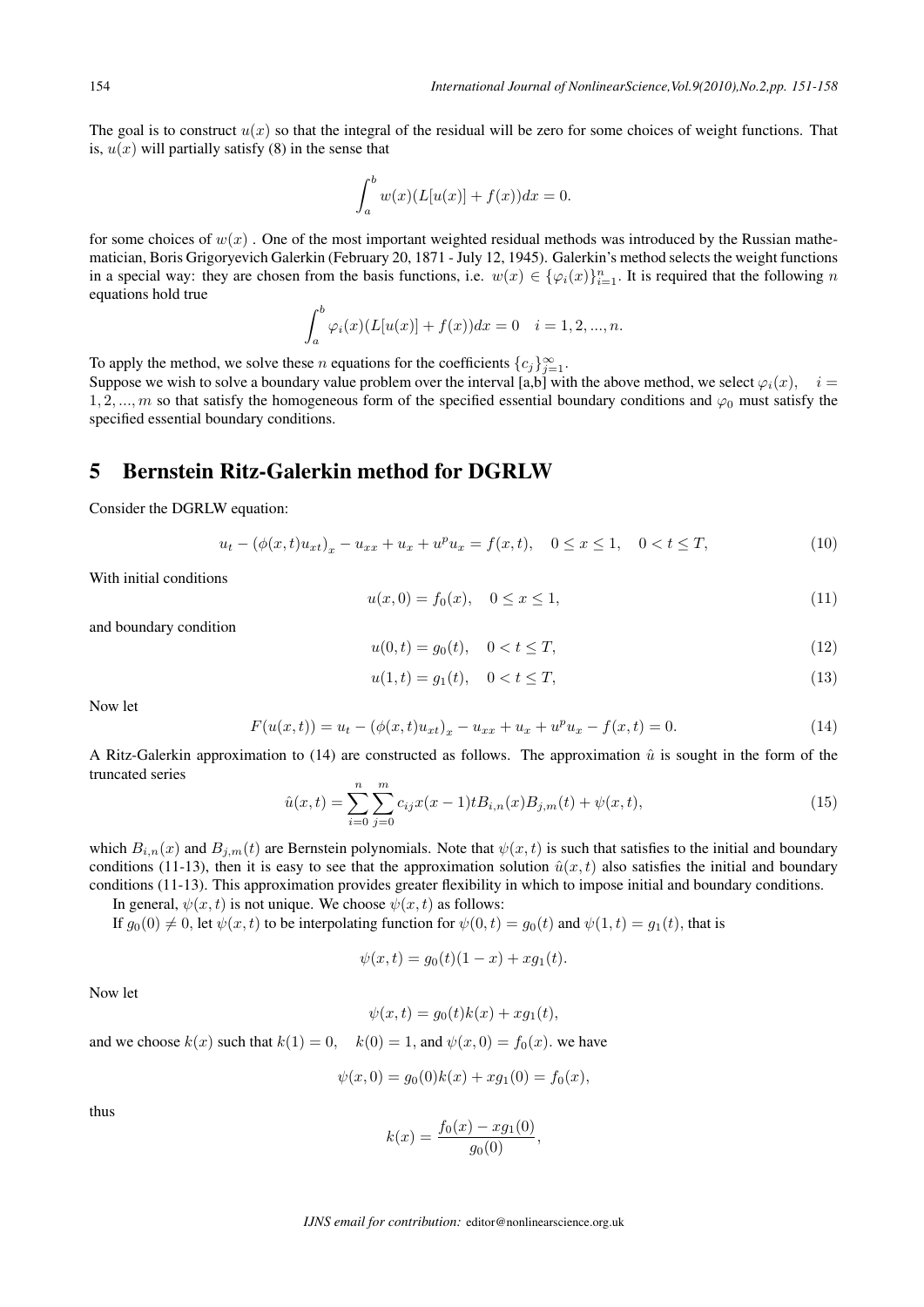and since  $f_0(1) = q_1(0)$  and  $f_0(0) = q_0(0)$ , thus  $k(1) = 0$ , and  $k(0) = 1$ . Therefore

$$
\psi(x,t) = g_0(t)\left(\frac{f_0(x) - xg_1(0)}{g_0(0)}\right) + xg_1(t),\tag{16}
$$

satisfies to the initial and boundary conditions (11-13).

Now if  $g_0(0) = 0$  and  $g_1(0) \neq 0$  let

$$
\psi(x,t) = g_0(t)(1-x) + k(x)g_1(t),
$$

and we choose  $k(x)$  such that  $k(0) = 0$ ,  $k(1) = 0$ , and  $\psi(x, 0) = f_0(x)$ . From the initial and boundary conditions  $(11-13)$  we obtain

$$
\psi(x,t) = g_0(t)(1-x) + g_1(t)\frac{f_0(x)}{g_1(0)}.\tag{17}
$$

Finally let  $g_0(0) = g_1(0) = 0$ . In this case we choose

$$
\psi(x,t) = g_0(t)(1-x) + xg_1(t) + k(x,t)
$$

and we obtain  $k(x, t)$  such that  $k(0, t) = k(1, t) = 0$ , and  $\psi(x, 0) = f_0(x)$ . Since  $g_0(0) = g_1(0) = f_0(0) = f_0(1) = 0$ , thus we can choosing  $k(x, t) = f_0(x)$ , and therefore

$$
\psi(x,t) = g_0(t)(1-x) + xg_1(t) + f_0(x),\tag{18}
$$

that satisfies to the initial and boundary conditions (11-13).

Now the expansion coefficients  $c_{ij}$  are determined by the Galerkin equations

$$
\langle F(\hat{u}), B_{i,n}(x)B_{j,m}(t) \rangle = 0,\tag{19}
$$

where *< . >* denotes the inner product defined by

$$
\langle F(\hat{u}), B_{i,n} B_{j,m} \rangle = \int_0^1 \int_0^T F(\hat{u})(x,t) B_{i,n}(x) B_{j,m}(t) dt dx.
$$

Equation (19) give a system of nonlinear equations which can be solved for the elements of  $c_{ij}$  using the Newton's iterative method. In next section three examples are solved using the method described.

#### 6 Illustrative examples

#### 6.1 Example 1

Consider the nonlinear homogenous DGRLW equation[21]

$$
u_t - (\phi(x, t)u_{xt})_x - \alpha u_{xx} + u_x + u^p u_x = 0, \quad 0 < x < 1, \quad 0 < t \le 1,\tag{20}
$$

with initial condition

$$
u(x,0) = \exp(-x), \quad 0 \le x \le 1,
$$

and boundary conditions

$$
u(0,t) = exp(2t), \quad u(1,t) = exp(2t - 1), \quad 0 \le t \le 1,
$$

where

$$
\phi(x,t) = -\frac{1}{6} \exp(-2x + 4t),
$$

and  $p = 2$ ,  $\alpha = 1$ , whose exact solution is

$$
u(x,t) = exp(-x+2t).
$$

We applied the method presented in this paper with  $m = n = 2$  and solved Eq.(20). From Eq. (16) we have

$$
\psi(x,t) = exp(-x)exp(2t),
$$

and from Eq. (19) we obtain

$$
c_{ij} = 0, \quad i, j = 0, 1, 2.
$$

 $\hat{u}(x, t) = exp(-x + 2t),$ 

Thus from (15) we have

which is the exact solution.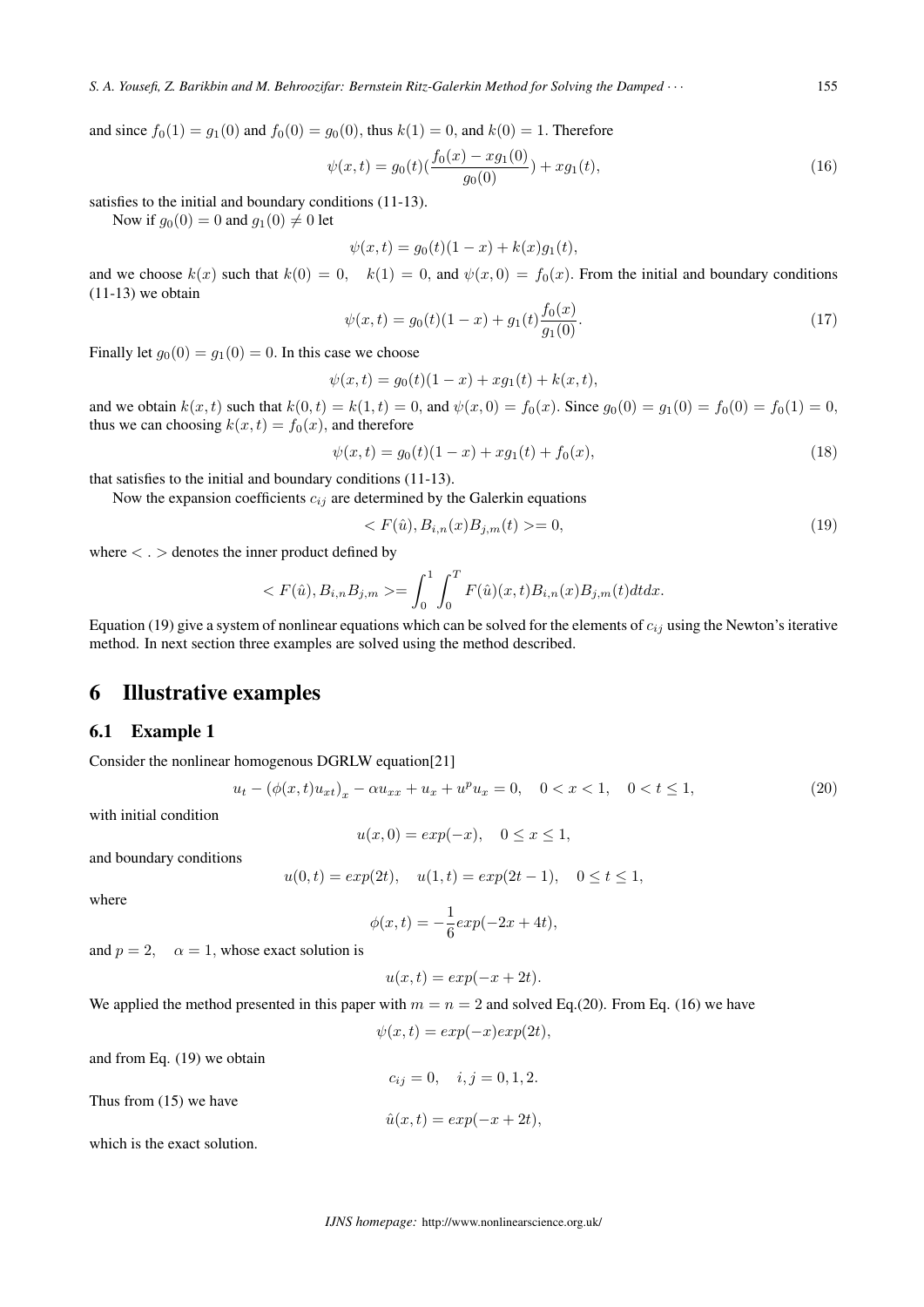#### 6.2 Example 2

Consider the nonlinear inhomogenous DGRLW equation[21]

$$
u_t - (\phi(x, t)u_{xt})_x - \alpha u_{xx} + u_x + u^p u_x = f(x, t), \quad 0 < x < 1, \quad 0 < t \le 1,\tag{21}
$$

with initial condition

 $u(x, 0) = \sin(x), \quad 0 \leq x \leq 1,$ 

and boundary conditions

$$
u(0,t) = 0
$$
,  $u(1,t) = sin(1)exp(-t)$ ,  $0 \le t \le 1$ ,

where

$$
\phi(x,t) = xt,
$$

and

$$
f(x,t) = (t\cos(x) - xtsin(x) + \cos(x) + \sin(x)\cos(x)\exp(-t))\exp(-t),
$$

and  $p = \alpha = 1$  whose exact solution is

$$
u(x,t) = \sin(x)\exp(-t).
$$

We applied the method presented in this paper with  $m = n = 2$  and solved Eq.(21). From Eq. (17) we have

$$
\psi(x,t) = \sin(x)\exp(-t),
$$

 $c_{ij} = 0, \quad i, j = 0, 1, 2.$ 

 $\hat{u}(x,t) = \sin(x)\exp(-t),$ 

and from Eq. (19) we obtain

Thus from (15) we have

which is the exact solution.

#### 6.3 Example 3

Consider the nonlinear inhomogenous DGRLW equation[13]

$$
u_t - (\phi(x, t)u_{xt})_x - \alpha u_{xx} + u_x + u^p u_x = f(x, t), \quad 0 < x < 1, \quad 0 < t \le 1,\tag{22}
$$

with initial condition

$$
u(x,0) = x(x - \frac{1}{2})(x - 1), \quad 0 \le x \le 1,
$$

and boundary conditions

$$
u(0,t) = u(1,t) = 0, \quad 0 \le t \le 1,
$$

where

$$
\phi(x,t) = (x^2 + 1)exp(-\frac{t}{10}),
$$

and

$$
f(x,t) = \frac{1}{20} exp(-\frac{t}{10})(-2x^3 + 63x^2 - 181x + 70 + (60x^5 - 150x^4 + 15x^3 - 63x^2 + 19x - 6)exp(-\frac{t}{10}))
$$

and  $p = \alpha = 1$  whose exact solution is

$$
u(x,t) = x(x - \frac{1}{2})(x - 1)exp(-\frac{t}{10}).
$$

We applied the method presented in this paper with  $m = n = 3$  and solved Eq.(22). From Eq. (18) we have

$$
\psi(x,t) = x(x - \frac{1}{2})(x - 1).
$$

The exact and approximate solution are plotted in figure 1.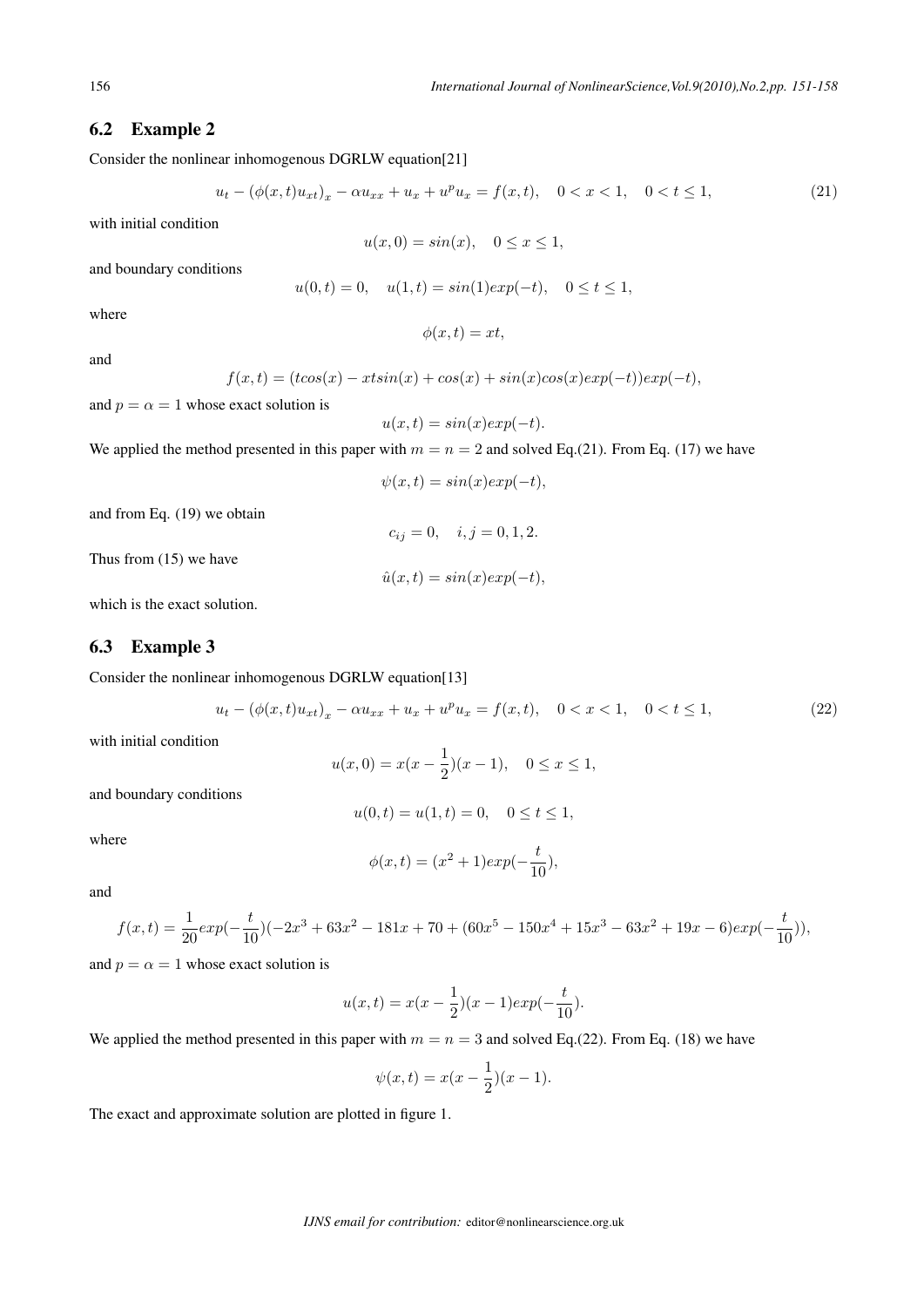

Figure 1: Exact and Approximate Solution of  $u(x, t)$ .

## 7 Conclusion

The properties of the Bernstein polynomials together with the Ritz-Galerkin method are used to reduce the solution of the DGRLW Equation to the solution of algebraic equations. The choice of basis and  $\psi(x, t)$ , provides greater flexibility in which to impose initial and boundary conditions. Moreover, only a small number of Bernstein polynomials basis are needed to obtain a satisfactory result. Illustrative examples are included to demonstrate the validity and applicability of the new technique. It is also shown that the Bernstein Ritz-Galerkin method provides an exact solution for the DGRLW problem. The given numerical examples support this claim.

### References

- [1] T. B. Benjamin, J. L. Bona and J. J. Mahony. Model equations for long waves in nonlinear dispersive systems. *Philos Trans Roy Soc London A,* 272:(1972),47-78.
- [2] D. H. Peregrine. Calculations of the development of an undular bore.*J Fluid Mech.,* 25:( 1966), 321-326.
- [3] H. Zhang, G. M. Wei and Y. T. Gao. On the general form of the Benjamin-Bona-Mahony equation in fluid mechanics. *Czech J Phys.,* 52:(2002),344-373.
- [4] J. L. Bona and R. Smith. The initial-value problem for the Korteweg-de Vries equation. *Philos Trans Roy Soc London A,* 278:(1975), 555-601.
- [5] L. A. Medeiros and M. M. Miranda. Weak solutions for a nonlinear dispersive equation. *J Math Anal Appl.,* 59:(1977), 432-441.
- [6] L. A. Medeiros and G. P. Menzela. Existence and uniqueness for periodic solutions of the Benjamin-Bona-Mahony equation. *SIAM J Math Anal.,* 8:(1977),792-799.
- [7] C. Yong, L. Biao and Z. Hongqing. Exact solutions of two nonlinear wave equations with simulation terms of any order. *Comm Nonlinear Sci Numer Simulation.,* 10:(2005),133-138.
- [8] K. Omrani ,M. Ayadi. Finite difference discretization of the Benjamin-Bona-Mahony-Burgers (BBMB) equation. *Numer Meth Partial Diff Eq.,* 24:(2008),239-48.
- [9] T. Achouri,N. Khiari and K. Omrani. On the convergence of difference schemes for the Benjamin-Bona-Mahony (BBM) equation. *Applied Math Comput.,* 182:(2006),999-1005.
- [10] M. Mei. Large-time behavior of solution for generalized Benjamin-Bona-Mahony-Burgers equations. *Nonlinear Anal.,*33:(1998), 699-714.
- [11] A. Dura and MA. Lopez-Marcos . Numerical behavior of stable and unstable solitary waves. *Appl Numer Math.,* 42:(2002),95-116.
- [12] T. Kadri ,N. Khiari ,F. Abidi and K. Omrani. Methods for the numerical solution of the Benjamin-Bona-Mahony-Burgers equation. *Numer Meth Partial Diff Eq.,* in press
- [13] T. Achouri ,M. Ayadi and K. Omrani . A fully Galerkin method for the damped generalized regularized long-wave (DGRLW) equation. *Numer Meth Partial Diff Eq.,* in press